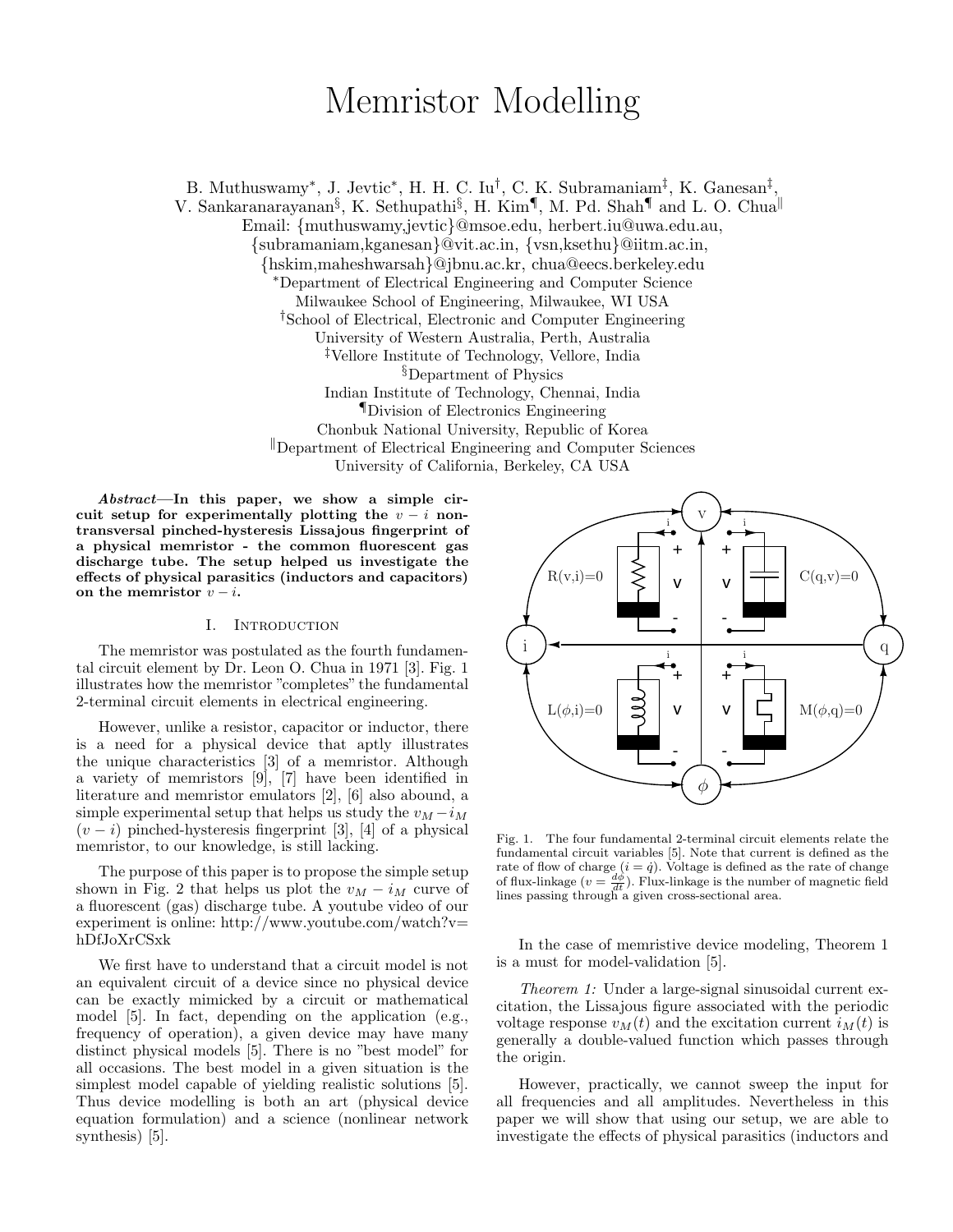

Fig. 2. Input  $v(t)$  is 120 V, 60 Hz AC. Transformer  $T_1$  is a Gaseous (Neon) Tube Transformer from Franceformer, part number 12030P, cost of the device is approximately 120 US dollars. The secondary is rated at 12 kV, 30 mA.  $R_1$  is a 0.125 W 150  $\Omega$  carbon film resistor for measuring current. M is the discharge tube, a Phillips F15T8 rated at 15 W that costs approximately 10 US dollars. Our transformer has three output terminals. One output terminal (node y) is connected to the memristor as shown. Node a is the chassis ground terminal of the transformer that is simply connected to one end of  $R_1$  as shown. Node x is the other output terminal that is left floating. Nevertheless, node  $x$  is at  $\pm 6000$  V and hence one must observe proper safety precautions while using this setup.

capacitors) on the memristor model.

This paper is organized as follows: in the next section, we will first propose two conjectures regarding parasitics (linear inductors and capacitors) with memristors. Section 3 will show mathematical simulations of the discharge tube memristor model [4] and we will also simulate the effects of parasitics. Note that we do not discuss a resistor in series or parallel with a memristor, since the equivalent circuit is still a memristor [3]. We will then confirm our simulations by comparing to the physical experimental Lissajous figure. The paper will conclude with a discussion of future work.

## II.  $v_M - i_M$  curve of memristor in series (parallel) with inductor (capacitor) parasitic

First, we need a definition and the memristive model of the discharge tube [4].

$$
v = R(x, i)i \tag{1}
$$

$$
\dot{x} = f(x, i) \tag{2}
$$

$$
v = M(n)i \tag{3}
$$

$$
\dot{n} = -\beta n + \alpha M(n) i^2 \tag{4}
$$

Eqns. 1 and 2 define the current-controlled memristor. Eqns. 3 and 4 are the memristive equations for a discharge tube.  $M(n) = \frac{F}{n}$ ,  $\alpha, \beta$  and F are parameters depending on the dimensions of the tube and the gas fillings.  $n$  is the number of conducting electrons. Now, we will state the two conjectures.

Conjecture 1: Consider the circuit in Fig. 3. Under a large-signal sinusoidal current excitation, the  $v_M - i_M$  plot associated with the periodic voltage response  $v_M(t)$  and the excitation current  $i_M(t)$  for Fig. 3 is un-pinched at the origin, due to a perturbation of  $v_M$  such that the following equations are satisfied:

$$
i_M = 0 \& v_M > 0 \Rightarrow v_M > 0 \tag{5}
$$

$$
i_M = 0 \& v_M < 0 \Rightarrow v_M < 0 \tag{6}
$$



Fig. 3.  $\mathsf{L}_{\mathsf{p}}$  is parasitic inductor that is in series with the memristor M.

Conjecture 2: Consider the circuit in Fig. 4. Under a large-signal sinusoidal current excitation, the  $v_M - i_M$  plot associated with the periodic voltage response  $v_M(t)$  and the excitation current  $i_M(t)$  for Fig. 4 is un-pinched at the origin, due to a perturbation of  $v_M$  such that the following equations are satisfied:

$$
i_M = 0 \& v_M > 0 \Rightarrow v_M < 0 \tag{7}
$$

$$
i_M = 0 \& v_M < 0 \Rightarrow v_M > 0 \tag{8}
$$



Fig. 4.  $C_p$  is parasitic capacitor that is in parallel with the memristor M.

The main concept behind Eqns. 5 and 6 (Eqns. 7 and 8) is that current lags (leads) voltage by  $\frac{\pi}{2}$  in a purely inductive (capacitve) circuit.

Therefore, the first effect of the parasitic element is that voltage and current cannot be equal to zero simultaneously and hence the equivalent hysteresis loop becomes unpinched at the origin.

In order to obtain the inequalities, we need to understand that the  $v_M - i_M$  Lissajous figure is dynamic in the sense that one should specify both  $\frac{dv_M}{dt}$  and  $\frac{di_M}{dt}$  in the plot. We can specify these time derivatives via simulation, the subject of the next section.

### III. Mathematical Simulation

Results from Mathematica simulation<sup>1</sup> are shown in Figs. 5, 6 and 7. Simulation parameters were selected to

<sup>1</sup>Mathematica code is online: www.harpgroup.org/muthuswamy/ pubs/code/2014/idealAndPracticalDischargeTubeSimulations.nb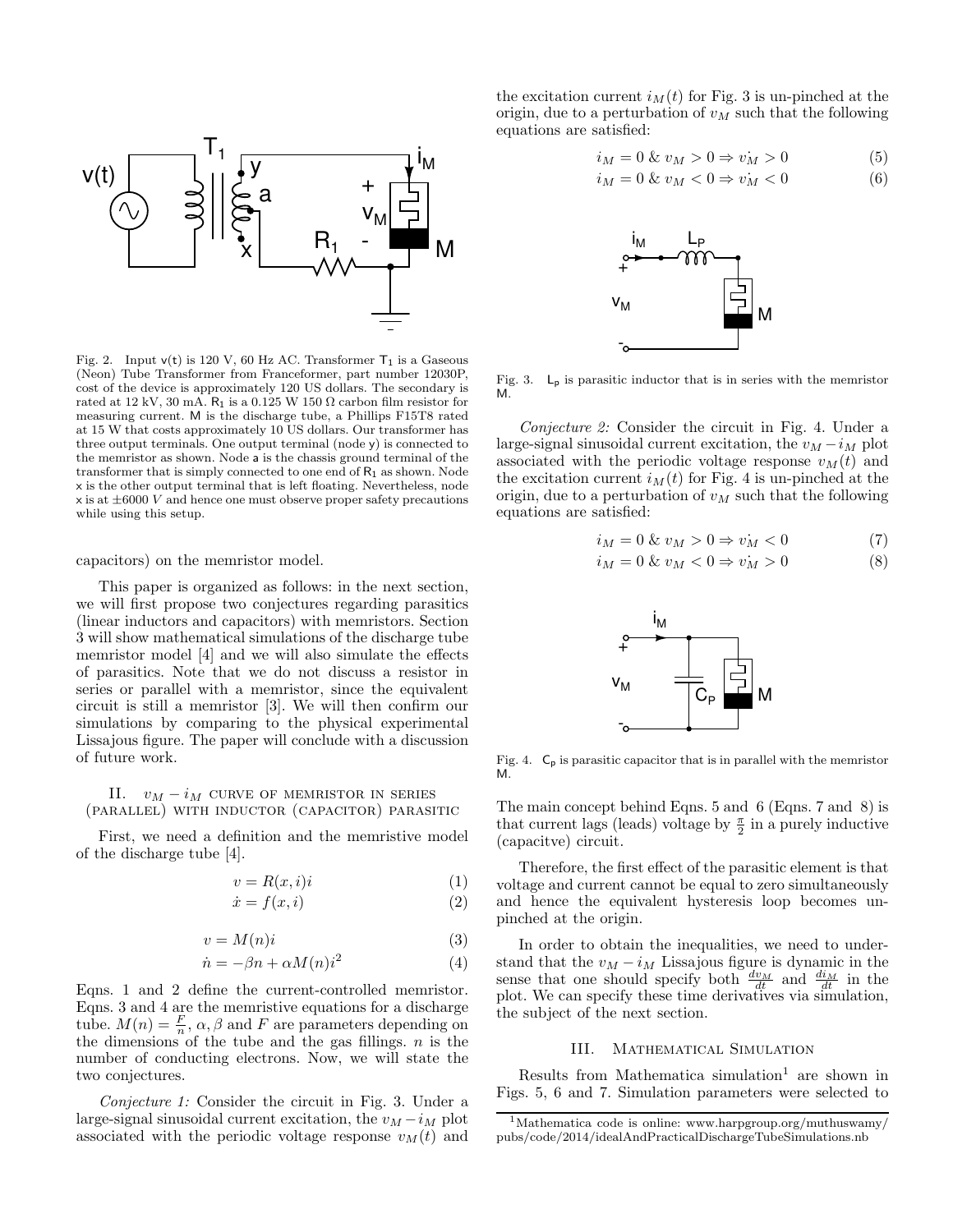highlight salient features of the plot. It would be instructive to obtain parameters from a physical discharge tube.



Fig. 5. Theoretical  $v_M - i_M$  memristor (discharge tube) Lissajous figure from Mathematica. Parameters used for simulation were  $\beta =$  $0.1, \alpha = 0.1, F = 1, \omega = 0.063.$ 



Fig. 6. Mathematica  $v_M - i_M$  for inductor in series with memristor (discharge tube). A parasitic inductance of 5 H was used, memristor parameters are the same as in Fig. 5.



Fig. 7. Mathematica  $v_M-i_M$  for capacitor in parallel with memristor (discharge tube). A parasitic capacitance of 1 F was used, memristor parameters are the same as in Fig. 5.

Fig. 5 shows that we have a non-transversal pinchedhysteresis loop [1]. Suppose we add a parasitic inductor in series. In this case, current should start lagging voltage and we can see that effect in Fig. 6: when  $i_M = 0$ , if  $v_M > 0$ , then  $v_M$  should be increasing because voltage is leading current. Hence,  $\dot{v_M} > 0$ . Similarly, when  $i_M = 0$  and  $v_M <$ 0, then  $v_M$  should continue to decrease and thus  $v_M < 0$ .

An analogous argument applies for the parasitic capacitor simulation result in Fig. 7.

#### IV. THE EXPERIMENTAL  $v_M - i_M$  CURVE

We can verify our observations from the previous sections via our experimental setup in Fig. 2. First we need transformer  $T_1$  since the tube needs a high startup voltage to initiate gas discharge. The neon-tube transformer has a large output leakage inductance (1400 H measured at 60 Hz). Since the transformer output is rated at 12,000 V, 30 mA and the startup voltage of the discharge tube is only around 100 V,  $i_M(t)$  is limited to 30 mA at 60 Hz as shown in Fig. 8a. We use the standard technique of a sense resistor  $R_1$  to convert memristor current to voltage.

Since the transformer chassis at node a in Fig. 2 is floating with respect to ground, we can attach earth ground as shown in Fig. 2, to use non-floating scope probes for measurements. We reversed the  $v_M$  channel on the scope due to the passive sign convention. 10x probes were used for  $v_M$ , 1x for  $i_M$ . Figure 8 show the results.

#### V. Future Work

This paper suggested a very simple physical experiment that can be utilized even by first year undergraduate students to understand the unique properties of a memristor. The setup enabled us to study the effects of physical parasitics on memristor models. There is a plethora of future work that can be done, some of which are discussed below.

The proposed transformer is rated for 60 Hz operation. One further improvement could be to make a variable frequency input [8], to confirm other memristor fingerprints such as the decrease in hysteresis lobe area with increasing frequency [1].

We should also mathematically prove conjectures 1 and 2. Moreover, we illustrated the conjectures using a memristor that has a non-transversal pinched-hysteresis loop [1], in order to compare simulation to experimental observations. A natural extension of the work in this paper would be for memristors with transversal pinchedhysteresis loops [1]. Note also that the stated conjectures are for current-controlled memristors. We should state and prove the equivalent properties for voltage-controlled memristors [3].

On a concluding note, since this circuit involves an extremely high startup voltage for initiating gas discharge, absolute care must be taken while using this circuit. The authors (or any of their affiliates) are not responsible for any death or injury caused by using this circuit.

#### **ACKNOWLEDGMENT**

The authors would like to Ferenc Kovac, Dr. H. G. Gadiyar, Dr. S. Kasiviswanathan and Dr. Gerald Thomas for very productive and intellectual discussions.